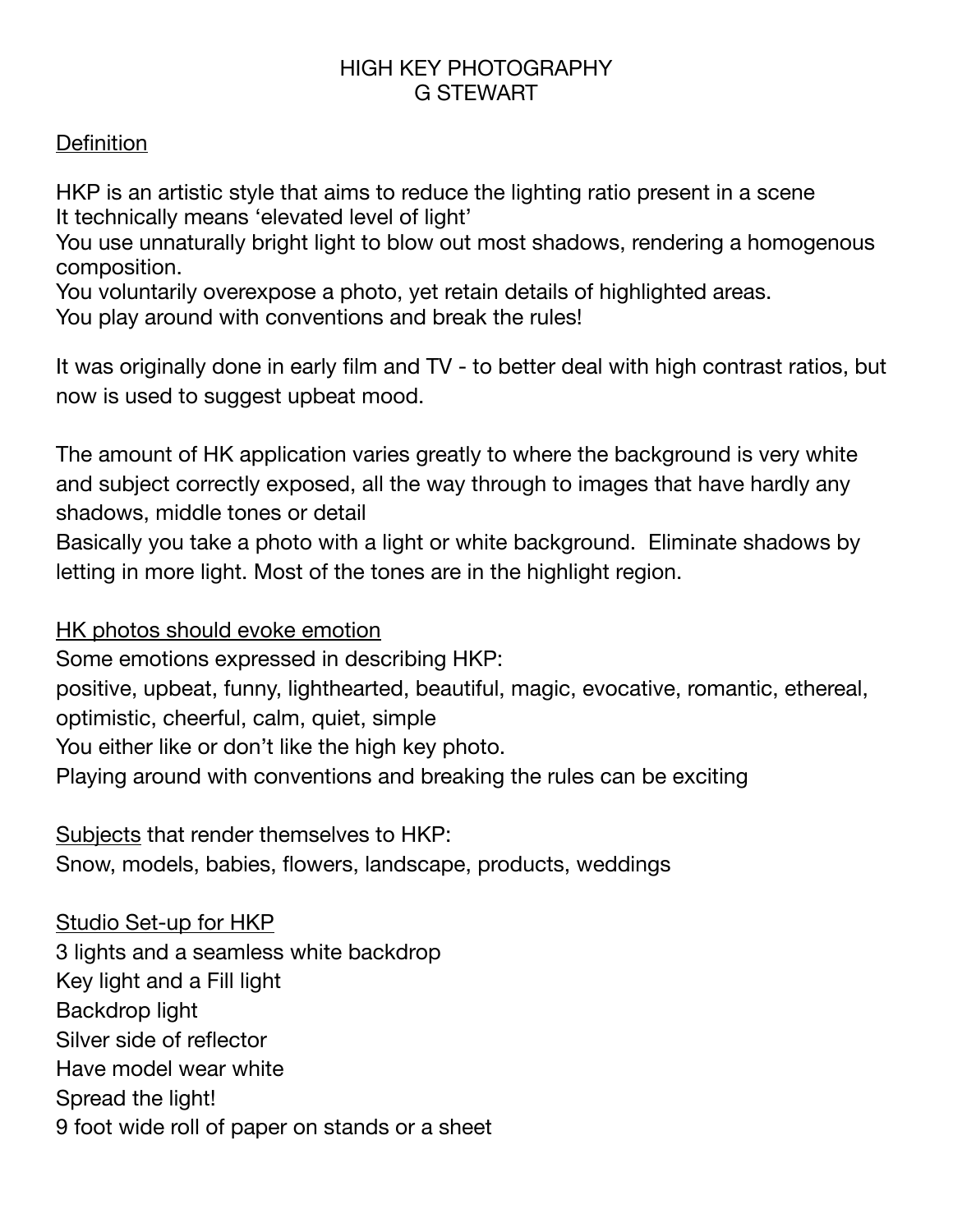The key light is off to one side and produces harsh shadows on opposite side of the face - so set up a less bright fill light (or reflector) to smooth out those areas. The white background bounces artificial and natural light back to the subject. Experiment and Practice! Use as much light as possible

Camera Settings for Studio Aperture priority w fast, wide setting SS to over-expose your image ISO 100 Exposure compensation 2-3 stops Histogram data to the right of midline

Experiment. keep background light at least 1 f-stop over subject lighting. Meter light for subject for overall setting of subject 2, backdrop 1

Outdoor HKP Natural Light Bad weather can make better HK image Find a non-distracting background Overexpose background 1-2 stops w/o blowing out the highlights Set camera to evaluative (matrix) metering

High KP in Wildlife Photography Usually we attempt precise details of fur, plumage or skin HK focuses on composition and framing Minimalist scenes work best Monochromatic homogenous background

Technique for HK Wildlife photography Overexpose image by 1-2 EV of light Don't burn the image - use the histogram (not LCD) For SS mode overexpose by changing aperture. Aperture mode use SS to set overexposure

Study the light - erase details of the background and preserve the subject Spot (or center-weighted) metering mode. Focus on the animal Turn on highlight feature during playback